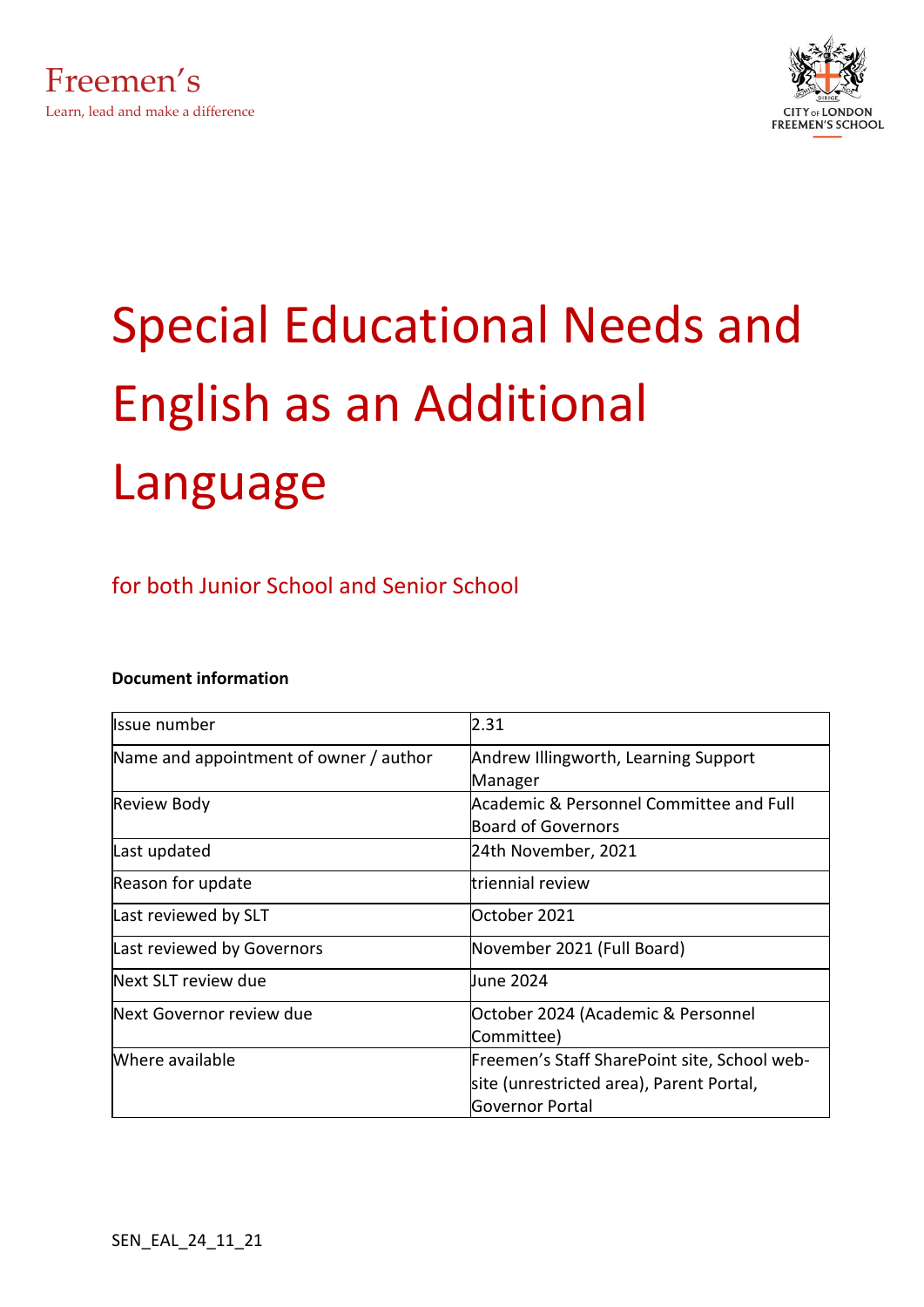#### **Key personnel:**

**Junior School Learning Support Co-ordinator** Fiona Moncur [Fiona.Moncur@freemens.org](mailto:Fiona.Moncur@freemens.org) 01372 277933

**Senior School Learning Support Co-ordinator and Learning Support Manager**

Andrew Illingworth [Andrew.Illingworth@freemens.org](mailto:Andrew.Illingworth@freemens.org) 01372 822491

**Autistic Spectrum Disorder Co-ordinator** Mark Newcome [Mark.newcome@freemens.org](mailto:Mark.newcome@freemens.org) 01372 277933

**English as an Additional Language Co-ordinator** Ashleigh Callow [Ashleigh.callow@freemens.org](mailto:Ashleigh.callow@freemens.org) 01372 822491

#### **1. Introduction**

The Special Educational Needs and Disability Policy takes into account the SEN Code of Practice (2014), the Children and Families Act 2014, the Equality Act 2010 and the Joint Council for Qualifications adjustments for candidates with disabilities and learning difficulties. The school recognises that all teachers are teachers of children with special educational needs and will use its best endeavours to meet pupils' special educational needs.

In line with Paragraph 2 of the Independent School Standards Regulations, the School's curriculum and schemes of work take into account the needs of those pupils with a statement / Education, Health and Care Plan (EHCP). This means that such pupils have the opportunity to learn and make good progress.

The School is academically selective and pupils are admitted by competitive examination. Pupils are selected on the basis that they are likely to be able to flourish with the academic curriculum offered. Consequently, the school does not deal with the full spectrum of ability or with the full range of special educational needs. The school admits pupils who have specific learning difficulties, physical or health problems if they are able to meet the entrance requirements.

Some pupils who are selected for places may have a special educational need or disability identified before or after admission to the school. The school is committed to the aim of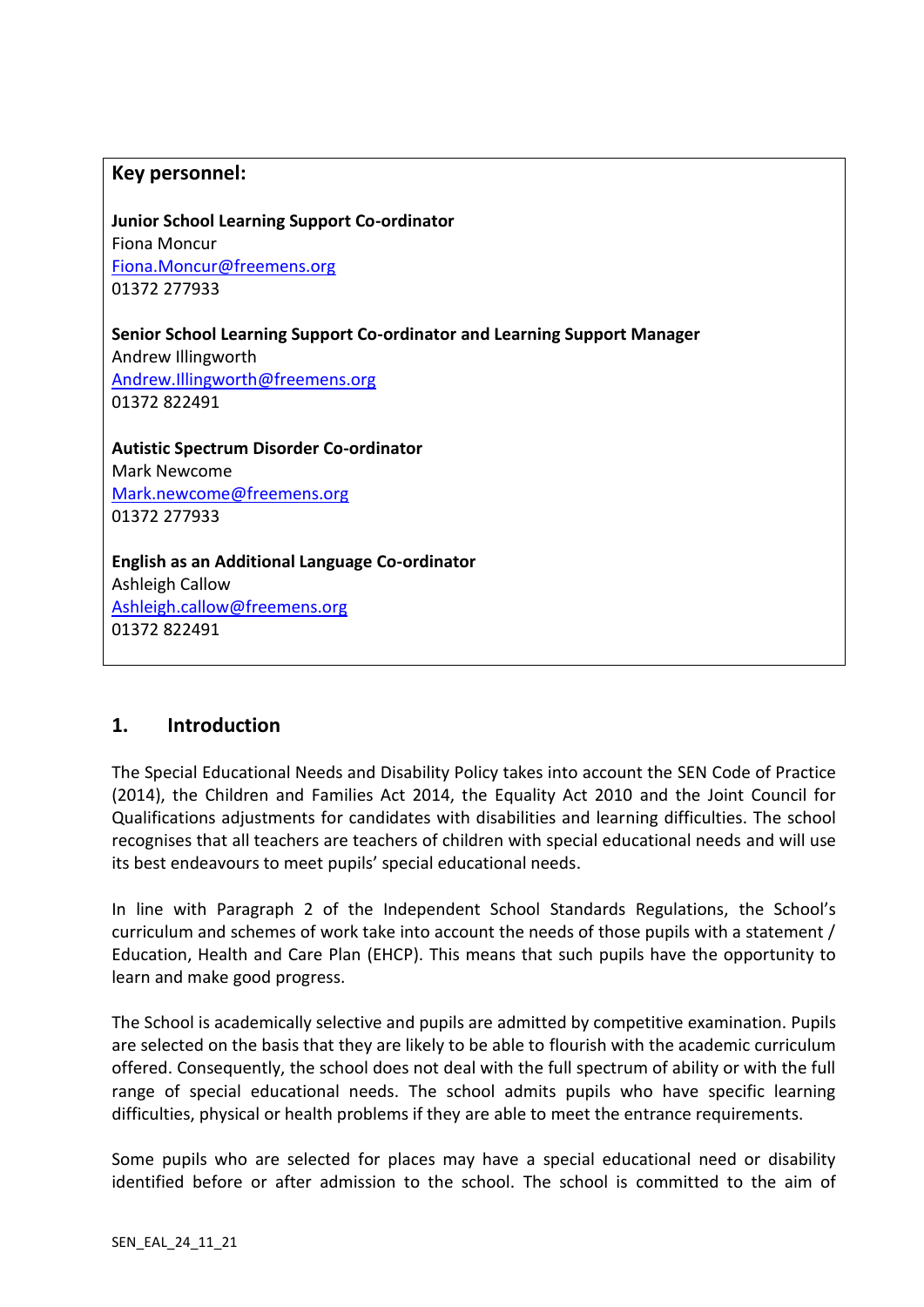providing a challenging co-educational environment where all pupils are encouraged to reach their potential through an appropriate and challenging curriculum. A pupil may have a special educational need and benefit from learning support if he/she:

- Has a significantly greater difficulty in learning than the majority of pupils of the same age.
- Has a disability which either prevents or hinders him or her from making use of educational facilities of a kind generally provided in schools for pupils of the same age.

Special Educational Needs and Disability can be considered to fall under four broad areas:

- 1. Communication and interaction (including Speech and Language Communication Difficulties, Autism Spectrum Disorder, ADD/ADHD
- 2. Cognition and learning (including Specific Learning Difficulties, Dyslexia, Dyspraxia)
- 3. Social, mental and emotional health (including Depression, Self-Harm, Anxiety)
- 4. Sensory and/or physical (including Hearing Impairment, Visual Impairment, Autistic Spectrum Disorder)

A number of pupils in the school are exceptionably able. These pupils may have a specific need but do not fall within the statutory definition of SEND. It is the policy of the school to cater for the special requirements of the most able within the school's academic range by offering them challenging and rewarding work which will stretch them and enable them to fulfil their potential.

A pupil is not regarded as having a learning difficulty solely because the language or form of language of their home is different from the language in which they are taught.

Pupils on the Autistic Spectrum Disorder continuum will be supported and monitored by the Autistic Spectrum Disorder Co-ordinator, who will discuss with the pupil their specific needs and produce a Pupil Learning Plan (PLP). He will also liaise with staff, parents and external agencies.

#### **2. Admission arrangements**

Admission to the school is selective; however, in accordance with the Equality Act 2010 the school will not discriminate against a person at any stage of the process. The procedure of selection to the school comprises an assessment of academic abilities and an evaluation of thinking, oral and social skills, with general awareness and confidence also being taken into consideration.

Currently special arrangements may be made during the application process for SEND applicants who are able to provide the school with an up-to-date assessment of need. If candidates have a physical disability or a medical condition, a letter or report from a relevant medical professional is required. In the case of specific learning difficulties, the school requires a report from a Specialist Teacher or an Educational Psychologist demonstrating the impact of the difficulty on exam performance. The report must establish that the pupil meets the criteria set by the Joint Council for Qualifications.

To ensure that appropriate arrangements are made, the Registration Form includes a request for information about any SEND issues a prospective pupil may have.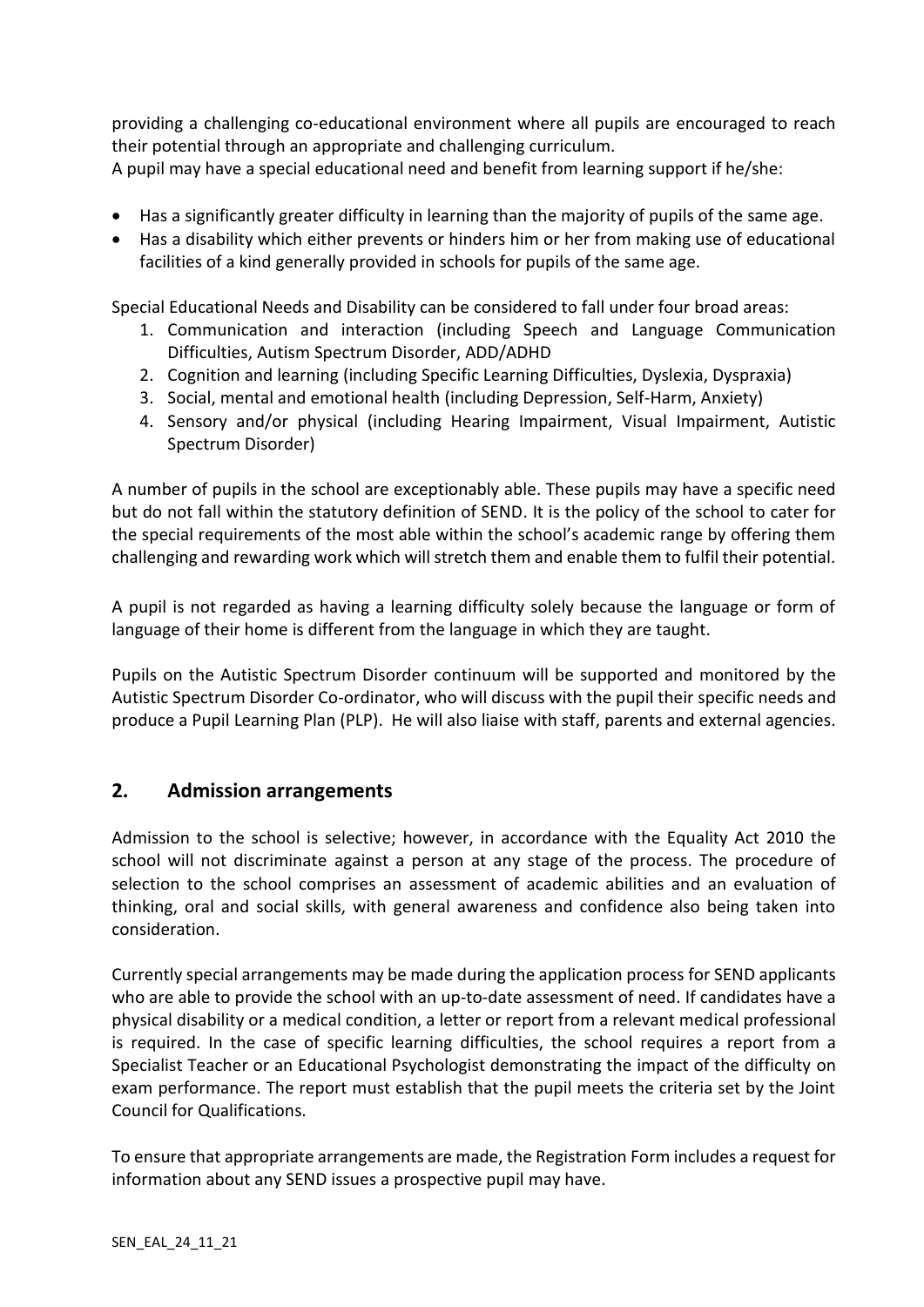If a pupil is accepted into the school with known specific educational needs, the school has a duty of care to meet those needs. The Senior or Junior Learning Support Co-ordinator will liaise with the parents and the pupil on how the needs of the pupil can be best met.

If a pupil is accepted into the school and the special needs become apparent at a later stage the school will assess, in consultation with the parents and the pupil, how best it is able to meet those needs.

#### **3. Implementation**

With due regard to the National Code of Practice and the current policies in this School, the procedures used to satisfy the needs of pupils who have, or are suspected of having, learning difficulties or disabilities include:

#### (i) Identification

Identification comes about in a number of ways:

- Screening (on arrival at the school in Form 1, and in Year 7 and Year 9, or at other points of arrival)
- Information passed on by previous schools
- Notification by parents, often backed up by specialist assessment
- Observation made by any member of staff who has the responsibility for the teaching or guidance of the pupil
- The pupil raises concerns

Teachers identify or register any concern (academic, social, emotional or physical) and consult the Form Teacher who, having collated the relevant information, consults the Head of Year/Subject Department. The Head of Section should also be consulted at this stage. Reference is made to screening information (MidYIS, reading and spelling scores).

(ii) Gathering Information

Evidence will be gathered from the pupil, parents and the pupil's subject teachers.

(iii) Assessment

Low scores or a significant discrepancy in performance will trigger further investigation by a Specialist Teacher or an Education Psychologist after discussion with the pupil and his or her parents.

(iv) Use of outside agencies

If appropriate, and with parental permission, teachers and the Learning Support Co-ordinators may be supported by specialists from outside the School.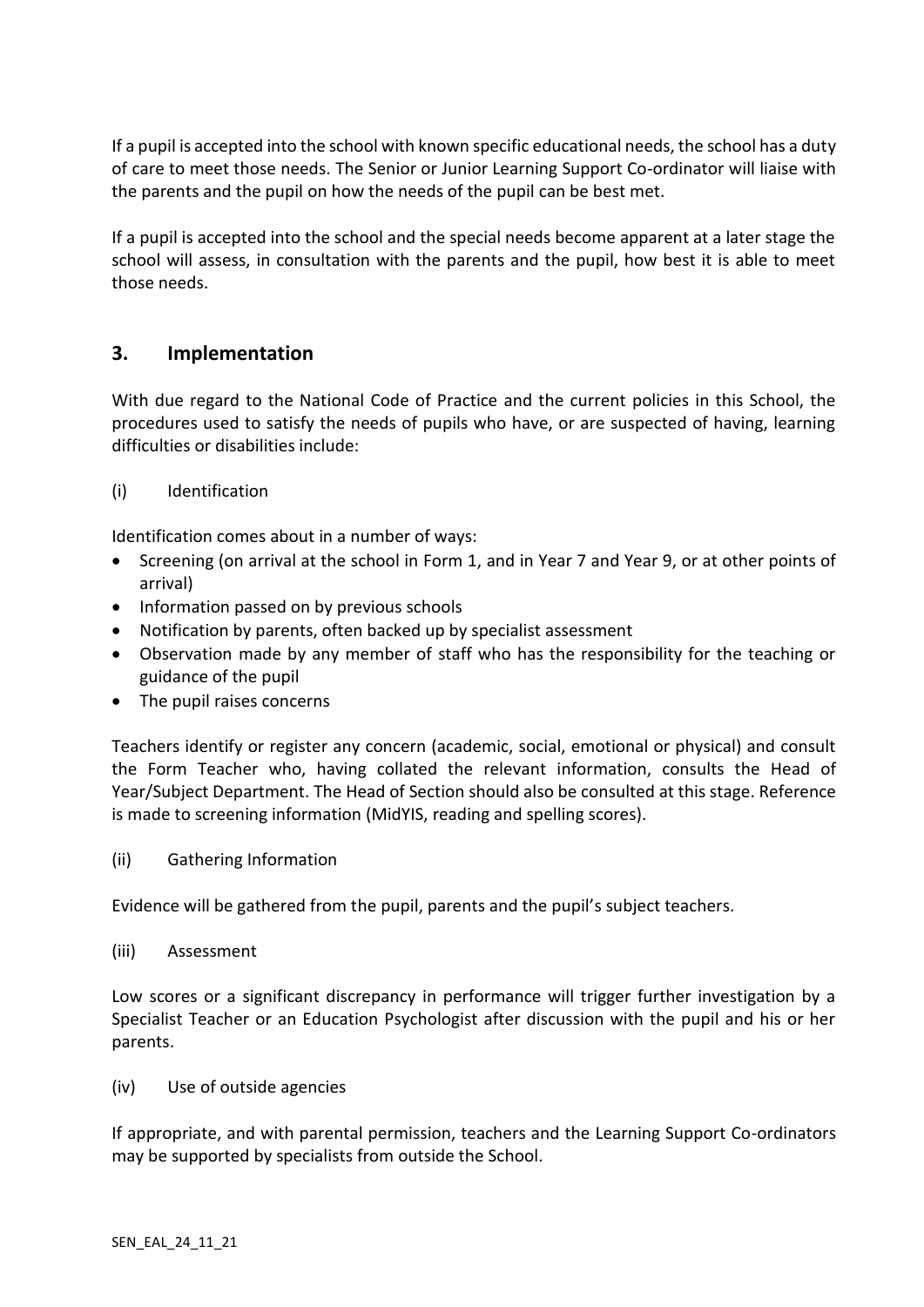#### (v) Statutory Assessment

For a pupil with a long history of significant need, the Headmaster will consider the need for a statutory assessment and will, if appropriate, request a multi-disciplinary assessment via outside specialists and/or the local educational authority or appropriate agencies.

(vi) Education, Health and Care Plan

A local educational authority may consider the need for an Education, Health and Care Plan (HECP) which replaces a Statement of Special Educational Needs.

If a pupil with an Education, Health and Care Plan joins the School, the School is obliged to follow the plans guidelines through the funding provided by the local educational authority.

The School supplies to the responsible local authority such information as may be reasonably required for the purpose of the annual review of any statement / EHCP.

The School maintains a confidential list of all pupils identified as having learning difficulties or disabilities, which is given to all teaching staff and is available on the school's network. The list includes an outline of each pupil's difficulty and the action taken by the school.

#### **4. Provision**

The school will have a graduated response to the identification of special educational needs based on a three-wave model of provision mapping.

**Wave 1**: quality first inclusive teaching for all students, recognising that every teacher is a teacher of special needs. Each teacher will work with pupils to help overcome barriers to learning. This may include differentiated teaching, personalised learning and high expectations.

**Wave 2**: additional short-term interventions to support pupils who are underachieving or have a gap in their learning. This may include catch up lessons, revision sessions or study skills sessions.

**Wave 3**: individualised provision which is long term.

#### **5. Parental Involvement**

- Whenever parents contact Learning Support Manager/Junior SEN Co-ordinator to voice concerns about their child, their concerns are recorded and acted upon.
- If the concern arises in the School, parents are involved at the earliest suitable time; for a mild concern, this may be at a Parents' Evening. In more urgent cases, parents may be invited into School to discuss their child's needs.
- Parents' views are incorporated when assessing a pupil and when subsequent reviews are held.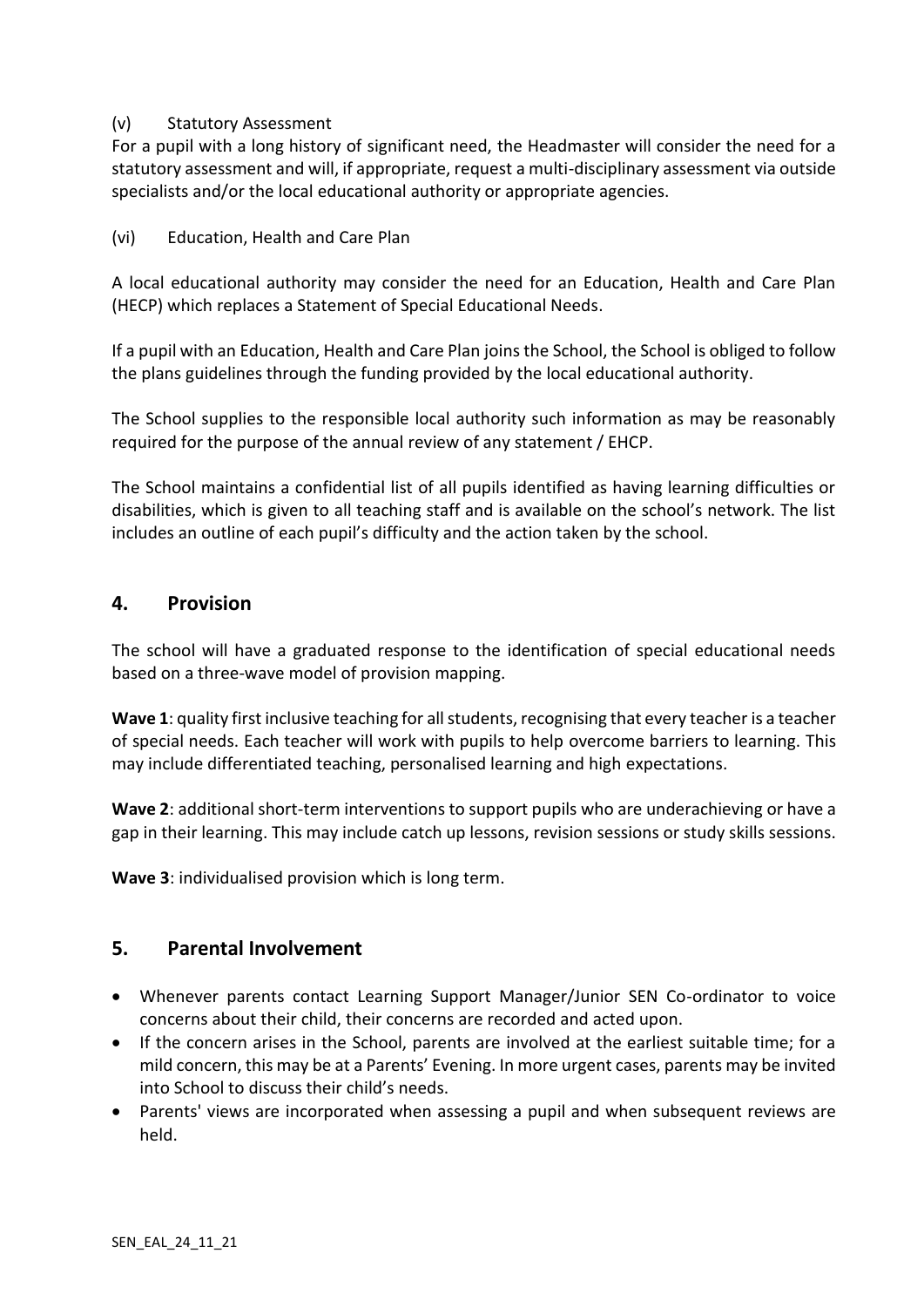- When possible, parents are involved in the Pupil Learning Plan process, meeting with the Learning Support Manager/Junior SEN Co-ordinator to review targets and discuss strategies being used.
- If a formal assessment by an educational psychologist is recommended to the parents by the school, it is the responsibility of the parents to arrange the appointment and to pay for the assessment.

#### **6. Screening**

All pupils new to the Junior School (Y3-Y8) are screened in the first few weeks of their time in the Junior School; these pupils complete a dyslexia-screener using the GL-Assessment program. We also do a standardised reading comprehension test and spelling assessment with all Y3-Y6 during the first half-term. Pupils in Key Stage 2 complete other standardised Reading comprehension, Mathematics, and SPaG assessments during the year. Pupils in Year 7 (U3) take the MidYIS tests in their first term.

Pupils are screened on entry to the Senior School (U4 - Year 9) using the MidYIS Tests, the Helen Arkell Spelling Test, the NGRT online reading assessment and a piece of creative writing.

All Lower 6 (Year 12) pupils are screened using the LUCID Exact online screening test. This assesses the speed of word recognition, reading comprehension accuracy, reading comprehension speed, spelling, writing speed and typing speed.

If a pupil's screening result is a cause for concern, and the pupil does not have a previous history of specific need, an initial assessment will be carried out by the Learning Support Manager or Junior School SENCo, for which the school does not charge. Appropriate support may be recommended in the light of the assessment's findings. Pupils who come to the school with a history of special educational needs will have provision made for them based on the findings of the assessment and the pupil's history of provision.

#### **7. INSET**

School INSET is provided on a regular basis to update staff on issues such as dyslexia, dyspraxia, Autistic Spectrum Disorder and ADHD/ADD. Local educational authorities provide INSET at the school for staff of pupils with an Education, Health and Care Plan (EHCP). Induction in learning support skills is provided for all staff new to the school.

#### **8. Evaluation, monitoring and reviewing**

Evaluation of the general progress of individual pupils is made on a regular basis using the school's monitoring and reporting framework. Pupil Learning Plans are reviewed annually or more frequently if an individual's needs require it. When the Pupil Learning Plans are reviewed, progress will be highlighted and further targets set in consultation with staff, parents and pupil.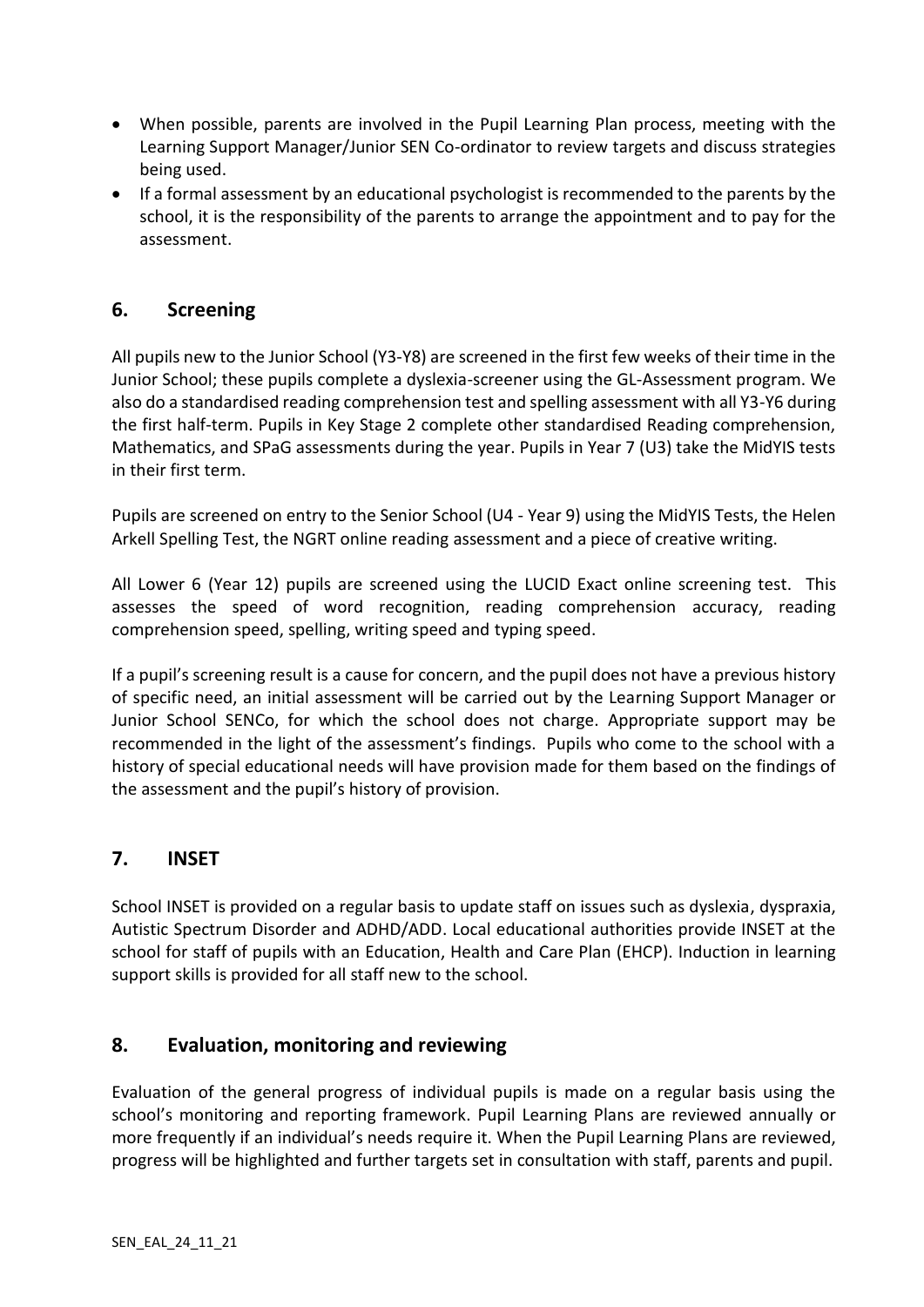Records are kept of all learning support assessments, Access Arrangements and contact with parents. These records are only available to those staff needing to consult them. The information may be used in the preparation of university and job references.

A summary of a pupil's educational psychologist's assessment and Individual Education Plan are available to staff through the school's computer network.

Copies of Learning Support reports are kept in individual pupil files.

#### **9. Access Arrangements**

Some pupils diagnosed as having a specific learning difficulty are entitled to access arrangements in external examinations, providing they satisfy the current criteria set down by the Joint Council for Qualifications

Pupils who are eligible for additional time will be allowed it in 'mock' GCSE and A Level examinations. Arrangements will be made to allow additional time in internal tests and examinations. However, it may not be possible to give extra time in all class tests / assessments or internal examinations.

Pupils who are assessed internally for Access Arrangements will be done so by a suitably qualified assessor who has completed a post graduate course at or equivalent to Level 7. A copy of the appropriate qualification will be kept on the staff file and a copy will be kept by the Examinations Officer. External assessors will have their HCPC, or Assessment Practising Certificate, status checked by the Learning Support Manager.

All assessments for Access Arrangements will be carried out following the guidelines provided for the administration and scoring of the tests.

It is the responsibility of the Learning Support Manager to inform the School's Examinations Officer of the exact requirements of each candidate.

The Learning Support Word Processing Policy outlines the School's policy on the provision and use of a word processor in examinations.

#### **10. Responsibilities**

The responsibility for giving all pupils the education best suited to them lies with the School Governors. The Headmaster is responsible for formulating the learning support practices and procedures carried out in the School.

The Learning Support Manager is responsible for the day-to-day management of the Learning support provision for all pupils in the school.

The role of the Learning Support Manager includes: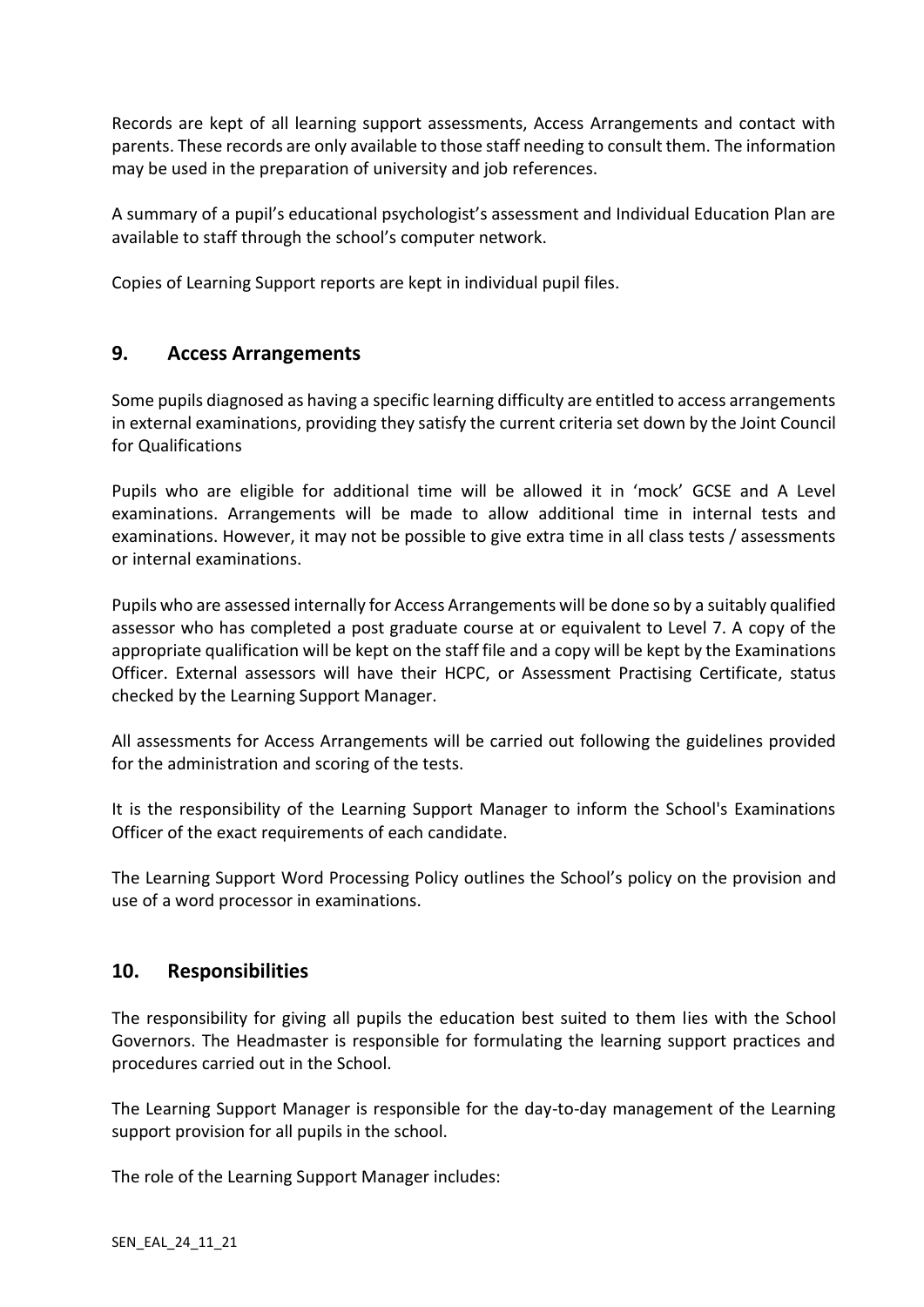- Co-ordinating the Learning Support policy and practice in the School
- Responsibility for the day-to-day management of the provision of Learning Support for pupils in the Senior School
- Collecting and co-ordinating information about pupils who need or are suspected of needing Learning Support
- Senior School screening tests
- Liaison with the Junior School SENDCo
- Liaison with parents, particularly concerning pupils in the Senior School who need Learning Support
- Contacting outside agencies when appropriate
- Liaison with the Heads of the Junior School, Upper School and Sixth Form and with Heads of **Departments**
- Implementing, evaluating and reviewing the Personal Learning Plan (PLP) for any Senior School pupil as required
- Liaison with the Examinations Officer concerning Access Arrangements for candidates in examinations
- Assessing progress in conjunction with the Junior School SEN Co-ordinator
- Evaluating the quality and effectiveness of the School's provision
- Reporting to the Headmaster via the line management structure

The SEN Co-ordinator in the Junior School is responsible for the management and implementation of the provision for all pupils in the Junior School with special needs.

The role of the Junior School SEN Co-ordinator includes:

- Collecting and co-ordinating information about Junior School pupils who have or are suspected of having learning support needs
- Liaison with the Form Teachers and the Head of the Junior School
- Liaison with parents
- Drawing up, implementing, evaluating and reviewing Personal Learning Plans (PLPs)
- Communicating with all staff who may come into contact with the pupil
- Supporting classroom teaching, advising on all aspects of differentiation, teaching and learning styles
- Provision of 1:1 and small group support lessons
- Recording the findings, provision and progress of pupils with Learning Support Needs
- Contacting outside agencies when appropriate
- Assessing progress in conjunction with the Head of the Junior School and the Form Teacher
- Administering a programme of suitable screening tests for new entrants to the Junior School
- Junior School screening
- Reporting to the Learning Support Manager

#### **11. Complaints procedure**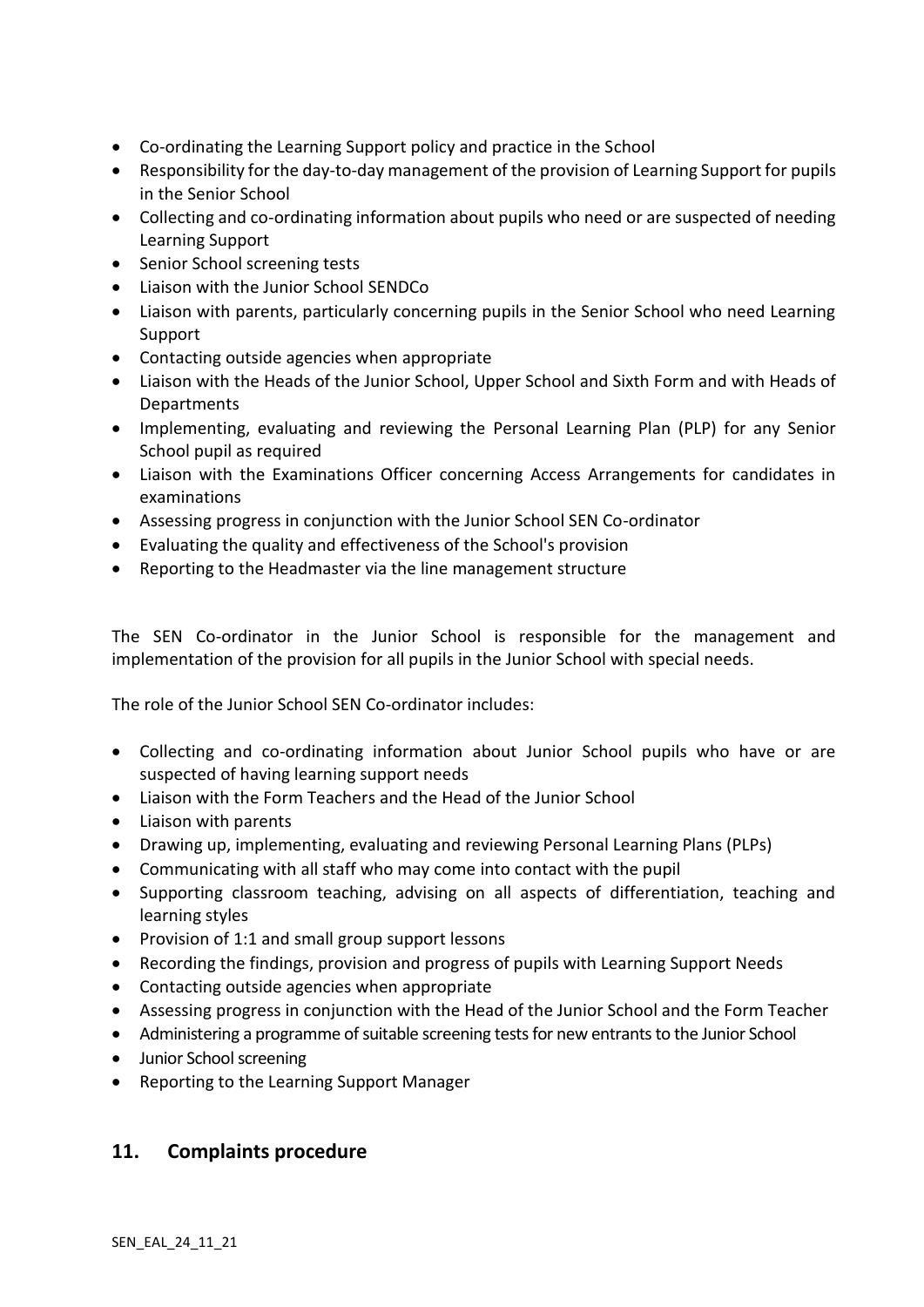The school takes complaints from parents very seriously and seeks to ensure that they are dealt with thoroughly at the appropriate level.

Most complaints are likely to be minor and to arise from misunderstandings, which can be resolved quickly. Parents who wish to raise a concern or complaint about any aspect of their child's education, including the management of any SEN or disability, may do so using the school's published Complaints Procedure, which is available on request from the school.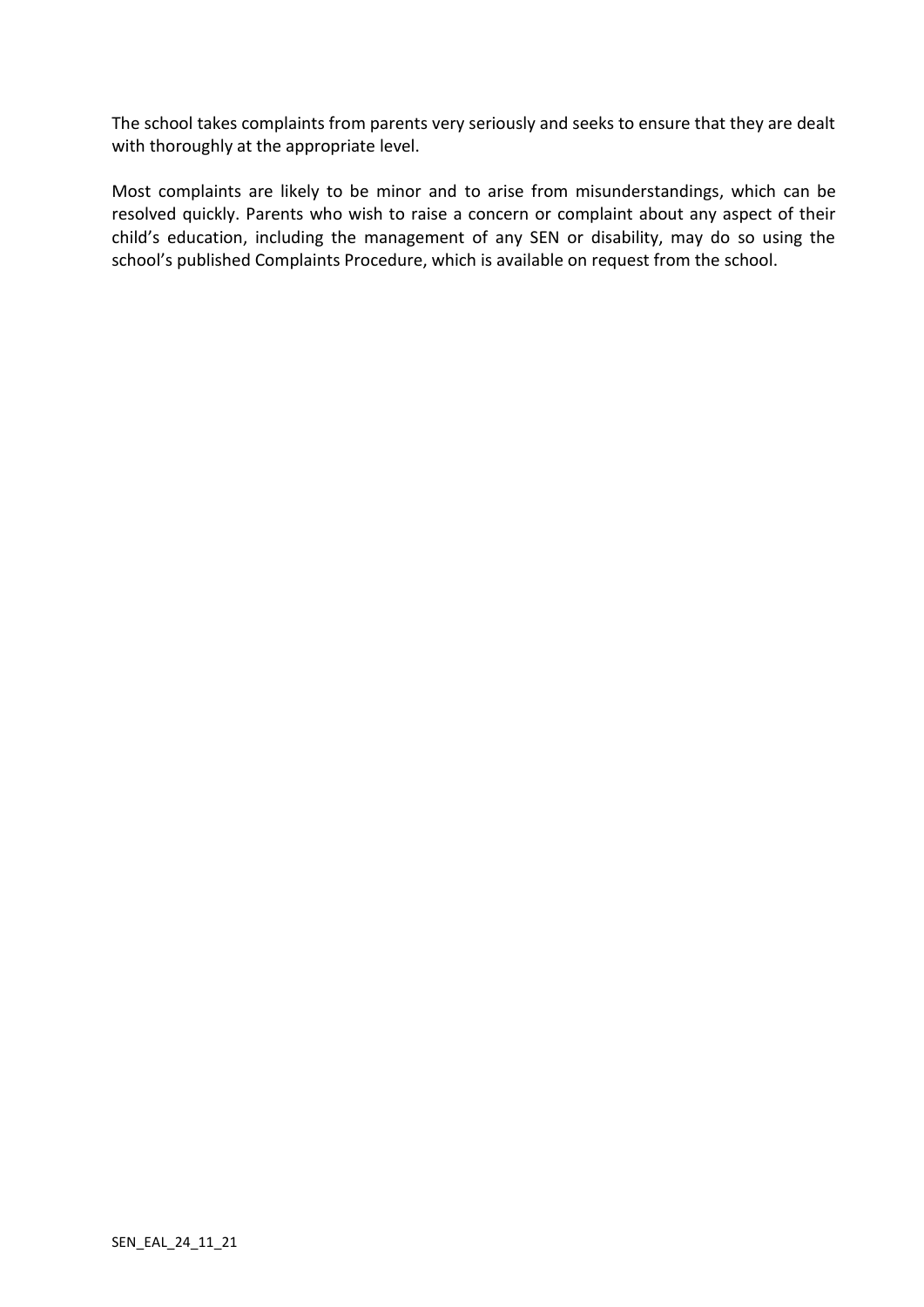## **Policy for Pupils for whom English is an Additional Language (EAL)**

#### **1. Aims**

The school is committed to making appropriate provision of teaching and resources for pupils for whom English is an additional language.

We aim to ensure that all EAL pupils are able to:

- Use English competently and confidently
- Use English as a means of learning across the curriculum
- Build on knowledge that they already have of other languages and cultures
- Be able to access external assessments (i.e. GCSE / A Level)

EAL is not considered a learning difficulty, but the school recognises that a pupil who has EAL may also have SEND needs.

#### **2. Admissions policy**

EAL applicants are subject to the same admissions procedure as other applicants. During the marking procedure, specific EAL issues that undermine performance are taken into consideration.

#### **3. Provision**

Upon arrival at Freemen's new students with English as an additional language are retested to reassess their English language level and language needs. This includes the Oxford Placement Test, a short essay, to assess writing skills and written communication ability, and a short interview, to assess oral communicative ability. Students are then grouped according to ability. Once grouped, the students are assessed more informally in class and any amendments to setting can be made.

For students whose first language is not English, the school provides courses to develop English language skills and communicative ability delivered by a specialist EAL teacher. Through structured course content the school aims to enhance the students' language proficiency to achieve both academic and social success in an English-speaking environment.

In U4 – U5 students receive a minimum of 2 lessons a week of EAL tuition, in addition to their mainstream English classes. Lower Sixth Form students attend two lessons of IELTS classes per week. Additional lessons can be arranged for those who require further input. In addition, support is offered to assist pupils with specific needs through offering support classes, subject specific support and preparation for university interviews.